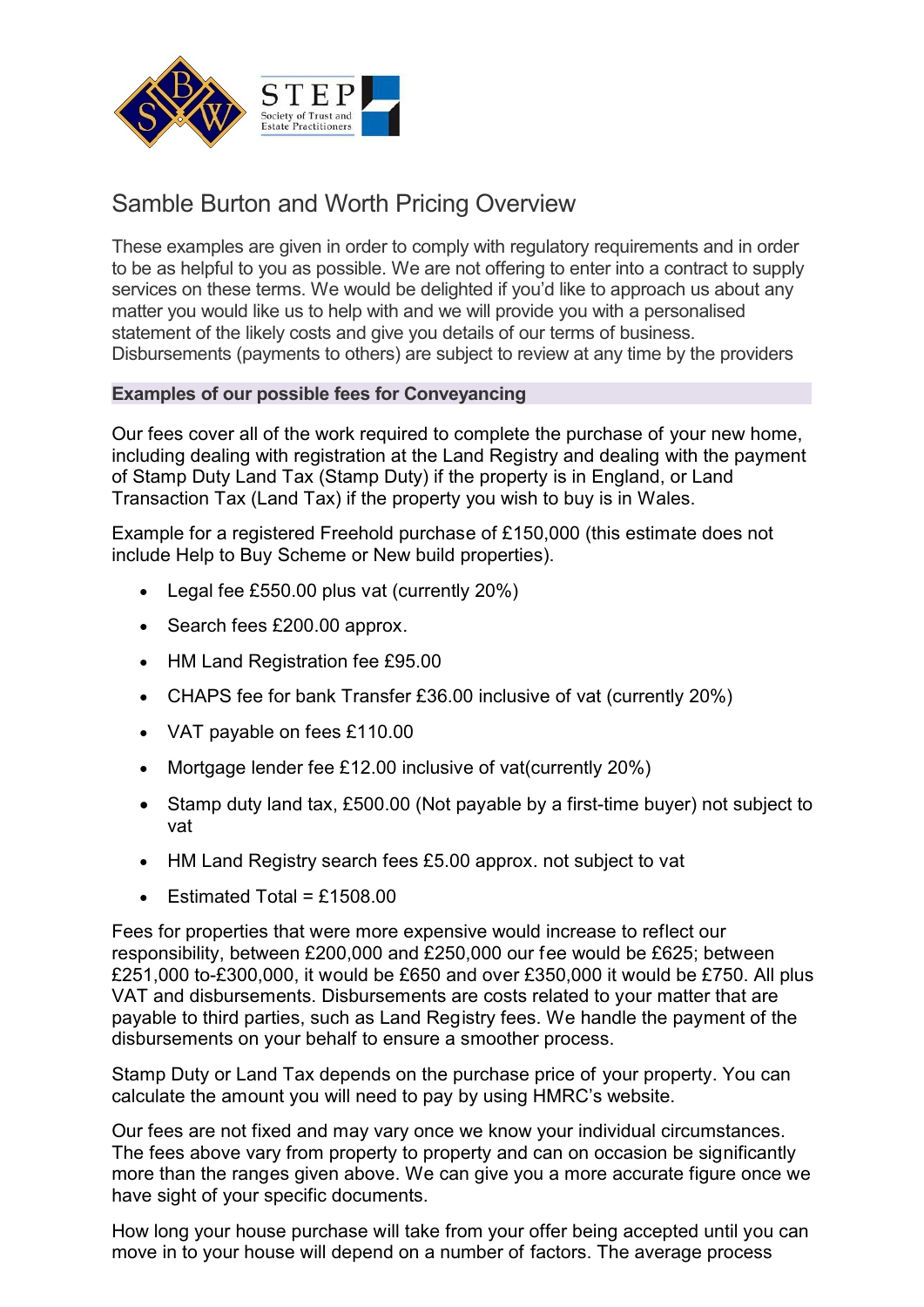

takes between 6 to 8 weeks. It can be quicker or slower, depending on the parties in the chain. For example, if you are a first-time buyer, purchasing a new build property with a mortgage in principle could take 6 weeks. However, if you are buying a leasehold property that requires an extension of the Lease, this can take significantly longer between 2 and 3 months. In such a situation additional charges would apply.

The precise stages involved in the purchase of a residential property vary according to the circumstances. However, below we have suggested some key stages of the transaction:

- · Take your instructions and give you initial advice
- · ID and money laundering regulation formalities
- · Receive and advise, review Contract documentation
- · Send you a plan for confirming and applying for searches
- · Raise enquiries with the seller's solicitor and await their satisfactory responses Raise further enquiries once searches are received if necessary
- · Receive Mortgage documentation and review
- · Report to you on all documentation
- · Prepare Completion Statement
- · Prepare documentation for signature and attend you to sign and go through the paperwork Agree completion dates
- · Exchange Contracts and notify you that this has happened
- · Arrange for all monies needed to be received from the lender and you
- · Complete the purchase
- · Deal with the payment of Stamp Duty
- · Deal with the application for registration at the Land Registry
- · Send to you finalised official copy of the title register showing you as the new owner

Continued….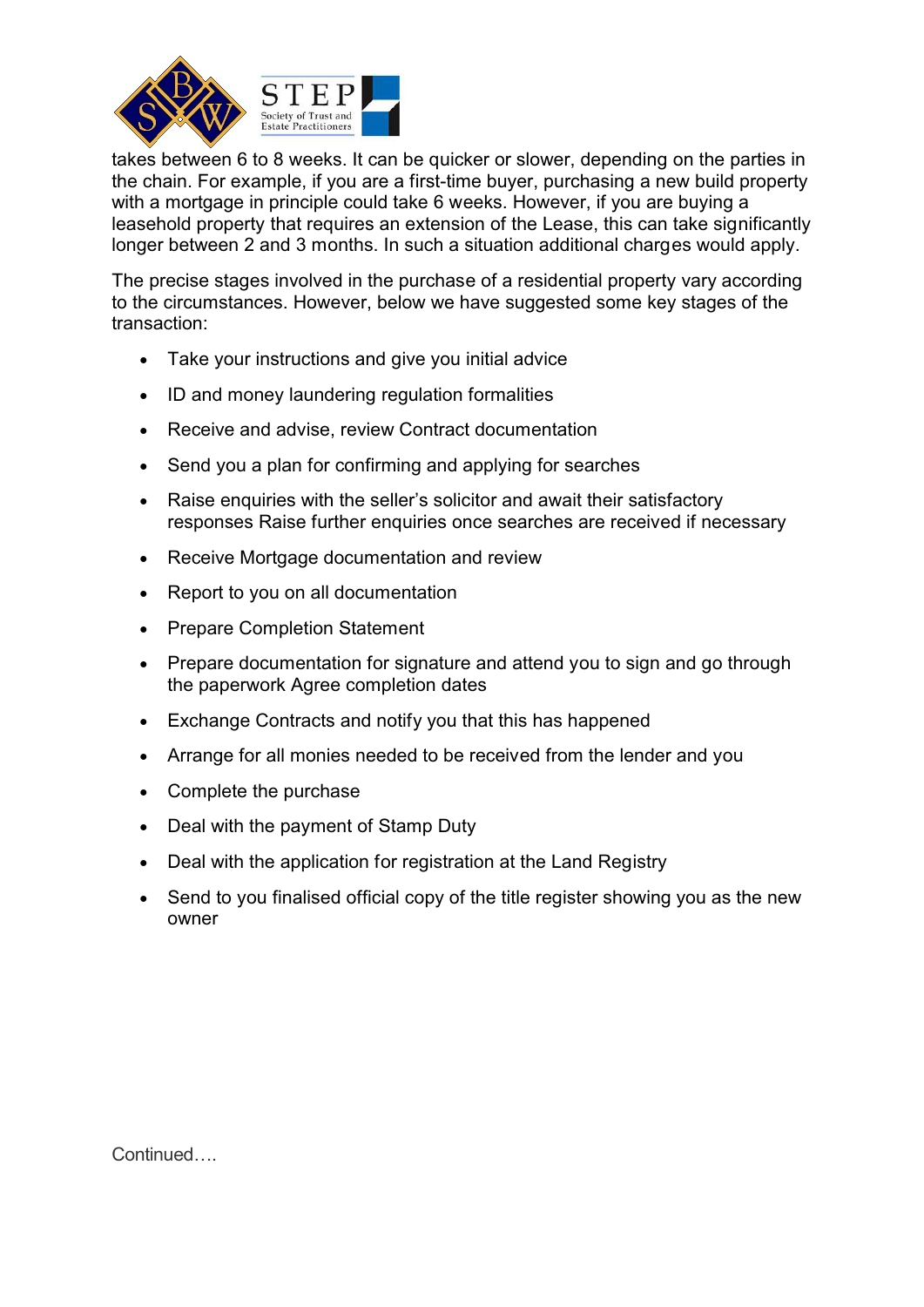

Samble Burton and Worth Pricing Overview

## **Examples of our possible fees in probate matters.**

These examples are given in order to comply with regulatory requirements and in order to be as helpful to you as possible. We are not offering to enter into a contract to supply services on these terms. We would be delighted if you'd like to approach us about any matter you would like us to help with and we will provide you with a personalised statement of the likely costs and give you details of our terms of business.Disbursements (payments to others) are subject to review at any time by the providers

## **Applying for the grant, collecting and distributing the assets**

We anticipate this will take between 6 and 20 hours work at £210 per hour plus vat currently 20%Total costs estimated at £1,260 (+VAT) to £4,200 plus vat.

Vat is currently 20%

The exact cost will depend on the individual circumstances of the matter. For example, if there is one beneficiary and no property, costs will be at the lower end of the range. If there are multiple beneficiaries, a property and multiple bank accounts and shares, costs will be at the higher end.

We will handle the full process for you. This quote is for estates where:

- There is a valid will
- · There is no more than one property
- There are no more than 20 bank or building society accounts
- There are no other intangible assets
- There are no more than 10 beneficiaries
- · There are no disputes between beneficiaries on division of assets. If disputes arise this is likely to lead to an increase in costs
- There is no inheritance tax payable and the executors do not need to submit a full account to HMRC
- There are no claims made against the estate

Disbursements below will be in addition to our fee, unless otherwise indicated they are vat free:

- Probate application fee of £155
- Bankruptcy-only Land Charges Department searches (£2 per beneficiary)
- · £210 approx plus vat of 20% of vat- adverts. in The London Gazette and Local Newspaper – Protects against unexpected claims from unknown creditors.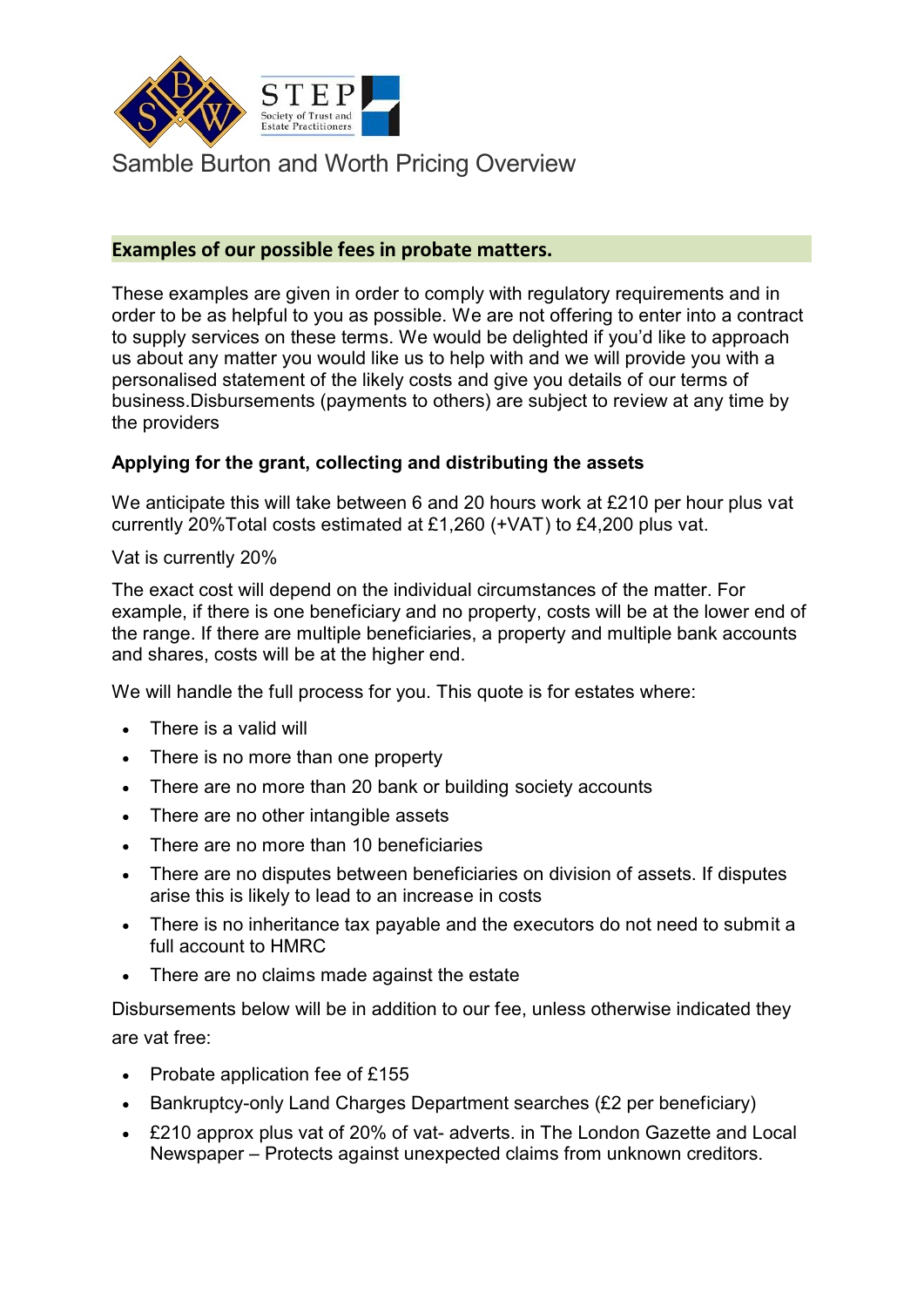

Disbursements are costs related to your matter that are payable to third parties, such as court fees. We handle the payment of the disbursements on your behalf to ensure a smoother process.

### **Potential additional costs**

- · If there is no will or the estate consists of any share holdings (stocks and bonds) there is likely to be additional costs that could range significantly depending on the estate and how it is to be dealt with. We can give you a more accurate quote once we have more information.
- · If any additional copies of the grant are required, they will cost 50 pence (1 per asset usually).
- · Dealing with the sale or transfer of any property in the estate is not included.

#### **How long will this take?**

On average, estates that fall within this range are dealt with within 2-6 months. Typically, obtaining the grant of probate takes 2-3 weeks. Collecting assets then follows, which can take between 2-4 weeks. Once this has been done, we can distribute the assets, which normally takes 2-3 weeks.

#### **Probate – Obtaining the Grant (Fixed fee)**

We can help you through this difficult process by obtaining the Grant of Probate on your behalf. You are then free to deal with the assets and distribution of the estate yourself.

#### **How much does this service cost?**

TOTAL: fixed fee of £500 plus vat. Vat is currently 20%

This includes: Completing the documents necessary to apply to the Court for a Grant of Probate, attending upon you on the signing, submitting the application to the Court and receiving the Grant.

Disbursements:

- Probate court fee of £155 plus 50 pence per additional copy. Vat free
- · £7 Swearing of the oath (per executor) inclusive of vat

Disbursements are costs related to your matter that are payable to third parties, such as court fees. We handle the payment of the disbursements on your behalf to ensure a smoother process.

As part of our fixed fee we will:

- · Provide you with a dedicated and experienced probate solicitor to work on your matter
- · Identify the legally appointed executors or administrators and beneficiaries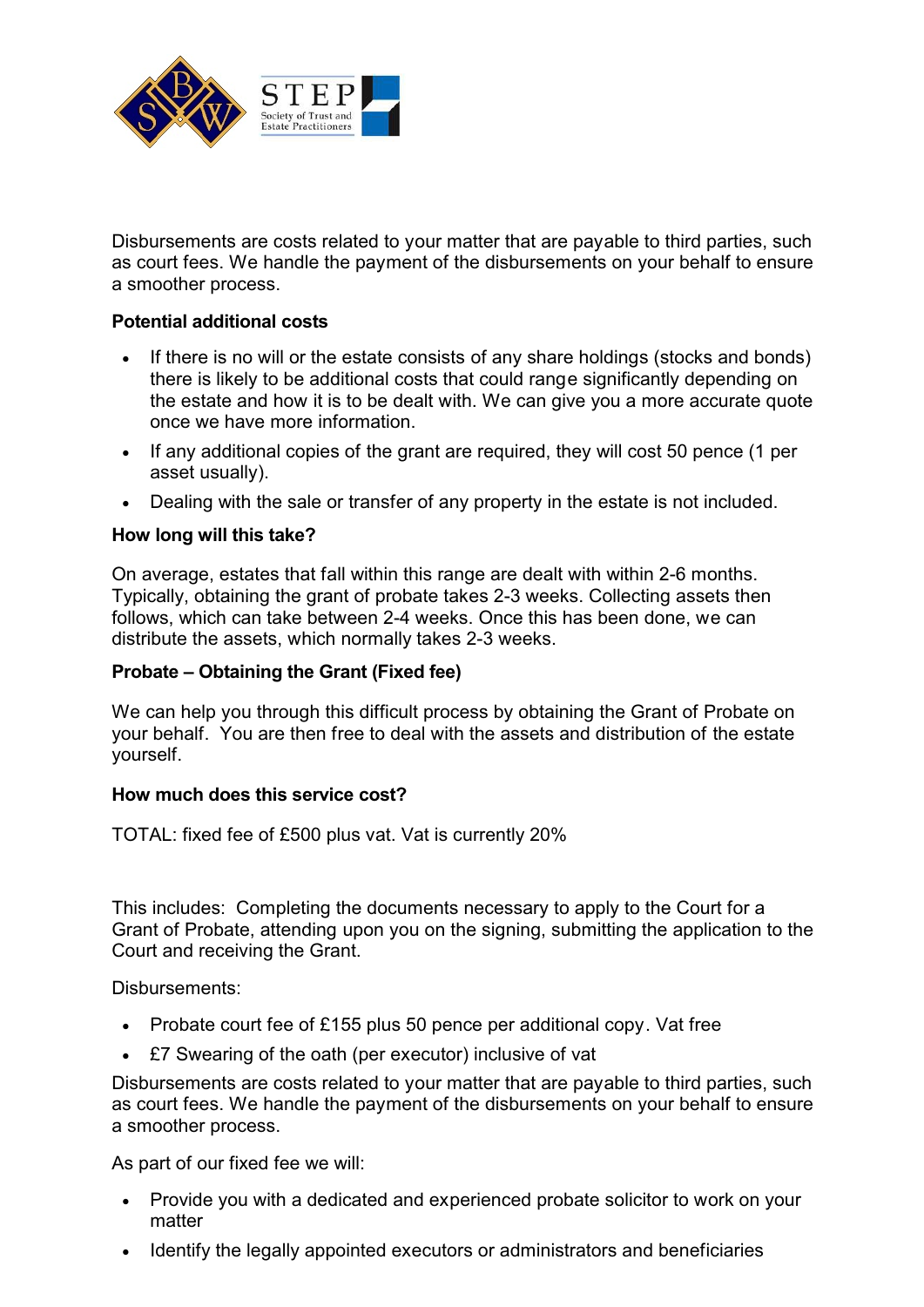

- Accurately identify the type of Probate application you will require
- Obtain the relevant documents required to make the application
- · Complete the Probate Application and the relevant HMRC forms
- · Draft a legal oath for you to swear
- · Make the application to the Probate Court on your behalf
- · Obtain the Probate

On average, obtaining a Grant of Probate or Letters of Administration takes 8 to 12 weeks.

If a Power of Attorney is required to enable someone else to take out the Grant on behalf of the Executor or Administrator then there will be an additional charge of £150 plus vat. Vat is currently 20%

Continued….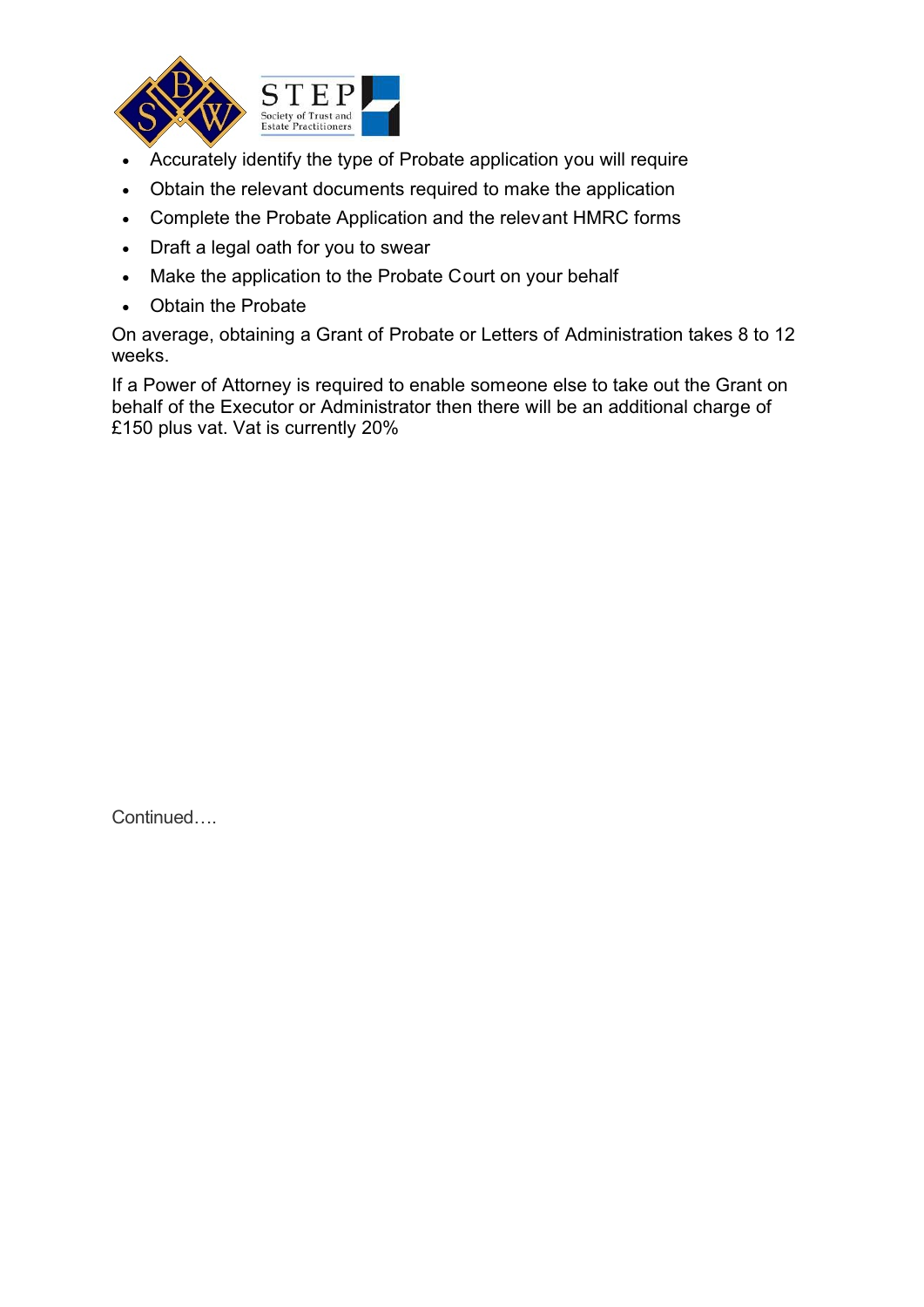

# Samble Burton and Worth Company Structure

Our partners Lionel Conner and Ashley Picken are in overall charge of the firm and supervise conveyancing and probate matters

## **Lionel Conner**

Lionel Conner originally trained in London working for the legal department of a property developer and then switching to a central London firm of solicitors. He has had earlier experience in local government.

He is a member of the Society of Trust and Estate Practitioners, a specialist professional body joined by experts in trusts, wills and probate. He has completed the College of law (now known as the University of Law) course known as the ACTAPS Course in will disputes which is a two-year part-time course. He has many years' experience. He is a law graduate of Newcastle University with a distinction in Company Law in his Law Society finals.

### **Ashley Picken**

Ashley Picken served his articles with Samble Burton and Worth. He took a law degree at Manchester and is also obtained a master of business administration from Nottingham Trent University, with special reference to business administration in law firms. He too has many years of experience.

#### **Caroline Brooks**

Carrie joined us in 2021. She has acted as a licensed conveyancer and has extensive experience gained before she joined us, dealing with all types of residential Conveyancing including sales, purchases, leasehold, newbuilds, transfers and remortgages. She prides herself on offering a personal service. She would be happy to assist you with any enquiry you may have.

#### **Maxine Morris**

Maxine Morris has been with the firm for 20 years she is in charge of the probate department that deals with probate's Wills and lasting powers of attorney. She passed the course to qualify as a member of the Institute of paralegals and as extensive experience in these areas.

#### **Elaine Stretton**

Elaine is our longest serving member of staff having been with us for over 46 year. She deals with all aspects of legal work including the full range of conveyancing and probate and wills. She strives to offer all of our clients a personal and friendly service using our best endeavours to deal with transactions professionally and efficiently. Elaine would be happy to assist you with any queries you have either by email or telephone..